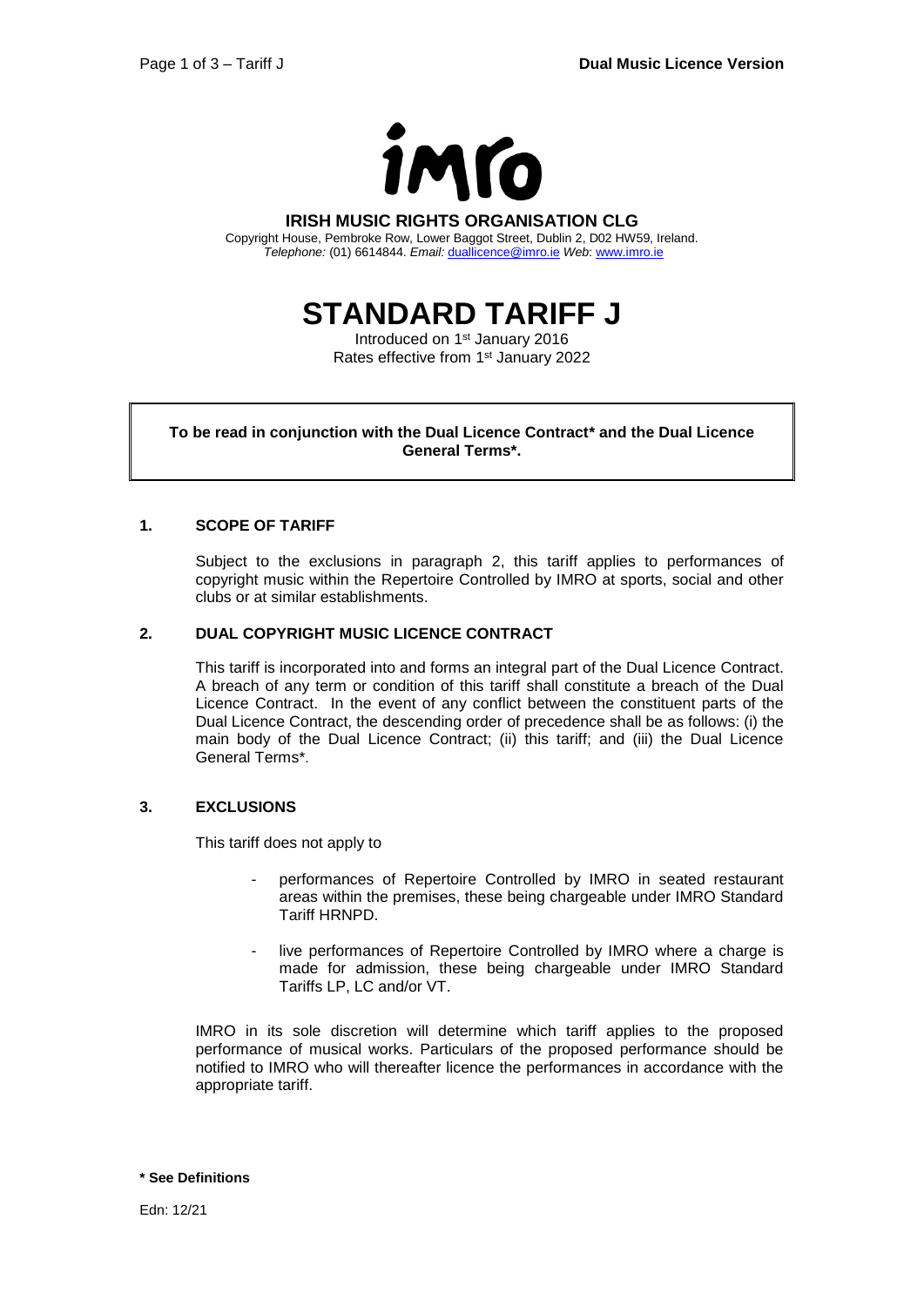# **4. ROYALTY RATES**

The following rates apply to all Royalties falling due under this tariff between

# **1 st January 2022 and 31st December 2022**

### **A. Annual rate for Background Music\***

|                                                | <b>Higher</b><br><b>Royalty</b><br>rate | <b>Standard</b><br><b>Royalty</b><br>rate |
|------------------------------------------------|-----------------------------------------|-------------------------------------------|
| Performances by means of                       | €                                       | €                                         |
| TV only                                        | 200.41                                  | 133.57                                    |
| Any electronic apparatus, with or without a TV | 378.52                                  | 252.35                                    |

# **B. Featured Music\* – Rate per session**

|                                    | <b>Higher</b><br><b>Royalty</b><br>rate | <b>Standard</b><br><b>Royalty</b><br>rate |
|------------------------------------|-----------------------------------------|-------------------------------------------|
|                                    | €                                       | €                                         |
| Capacity not exceeding 100         | 23.95                                   | 15.90                                     |
| Capacity not exceeding 200         | 40.61                                   | 27.12                                     |
| Capacity not exceeding 300         | 57.05                                   | 38.01                                     |
| Capacity not exceeding 400         | 65.23                                   | 43.45                                     |
| Capacity not exceeding 500         | 73.22                                   | 48.86                                     |
| Capacity not exceeding 600         | 80.64                                   | 54.17                                     |
| Capacity not exceeding 700         | 87.55                                   | 58.43                                     |
| Charge per 100 capacity thereafter | 4.87                                    | 3.26                                      |

### **C. Aerobic and Keep Fit classes**

|                                         | <b>Higher</b><br><b>Royalty</b><br>rate | <b>Standard</b><br><b>Royalty</b><br>rate |
|-----------------------------------------|-----------------------------------------|-------------------------------------------|
|                                         | €                                       | €                                         |
| Aerobic and keep fit classes, including |                                         |                                           |
| aqua aerobics,                          |                                         |                                           |
| the rate per class session is           | 3.38                                    | 2 27                                      |

**D. The minimum annual Royalty under this tariff is €133.57**